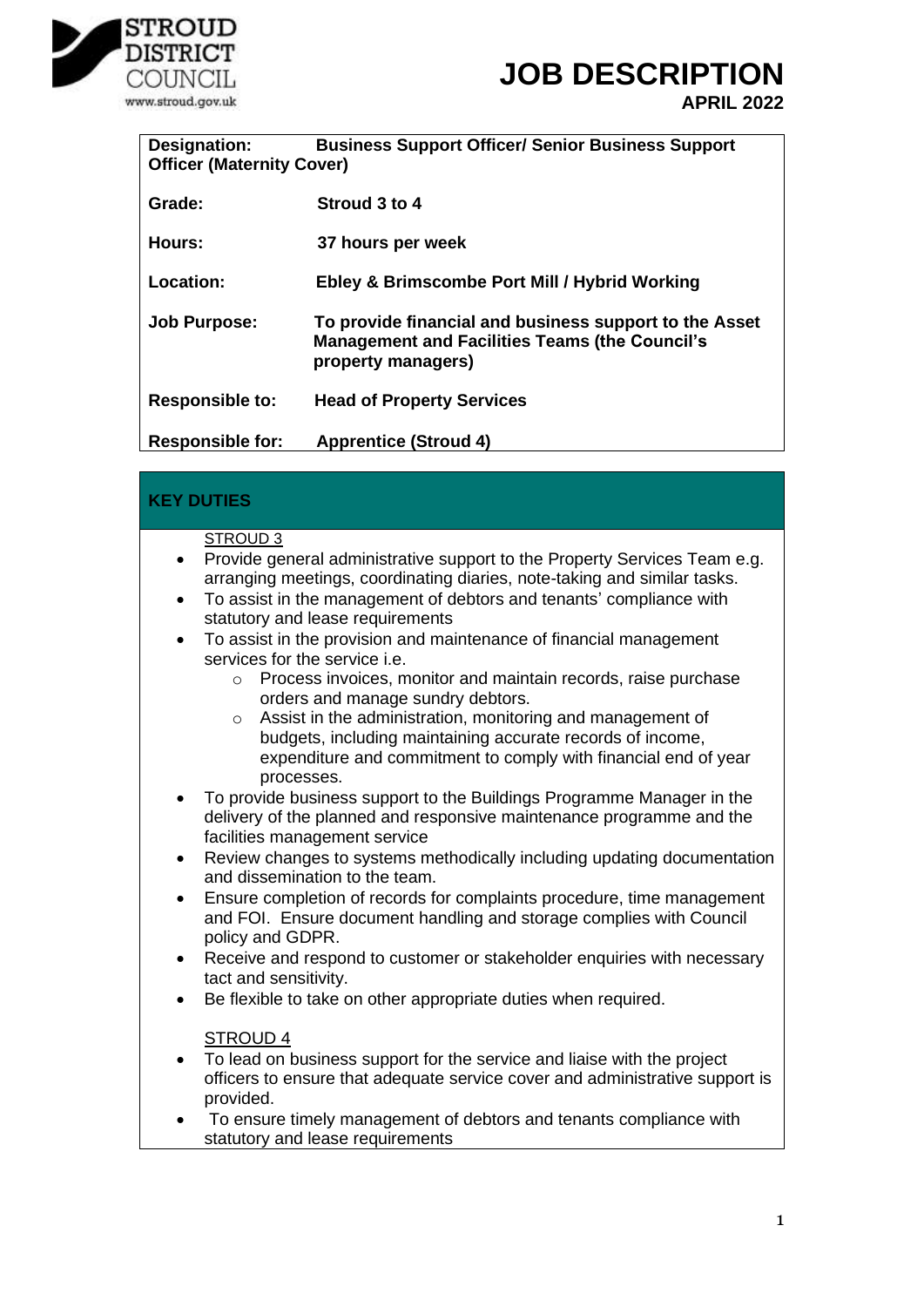

• To provide high quality financial management and business support to the Property Services team and promote and secure improvements to systems and processes.

• To provide, develop and maintain financial management systems for the council's general fund property portfolio and capital projects in particular:-

- o To process invoices, monitor and maintain records for the team and manage sundry debtors
- o To create and maintain spreadsheets and databases in relation to budget monitoring and management
- $\circ$  To monitor, manage and report on the service's budgets on a monthly basis including maintaining accurate records of income, expenditure, and commitments and comply with the financial year end processes o Prepare Government returns as required
- To implement and review changes to systems methodically including documentation and dissemination to the team.
- To support the Buildings Programme Manager in the delivery of the planned and responsive maintenance programme and the facilities management service.
- Undertake such other duties commensurate with the grade of post as may be properly assigned by the Head of Service.

Work subject to deadlines involving changing problems, circumstances or demand.

### **SKILLS AND KNOWLEDGE**

#### STROUD 3

- A good general standard of education including English and Maths.
- Good written and verbal communication skills.
- Understanding of administrative processes and systems.
- IT Literate, including use of MS Office software.
- Ability to prioritise work and work to deadlines.
- Ability to demonstrate a professional and courteous manner with colleagues and customers.
- Experience in dealing with confidential or sensitive issues discreetly.
- Ability to work on own initiative, with effective time management, and as part of a wider team.

### STROUD 4

- Able to work with figures accurately and present information clearly and concisely
- Able to write and speak clearly and concisely
- Good at organising and monitoring many different tasks
- Experience of dealing effectively with enquiries from a range of people
- Able to recognise and handle priorities and alert colleagues to important issues.
- Able to work to timescales and deadlines
- Experience and understanding of financial systems
- Capable and working knowledge of common IT software, particularly Microsoft Excel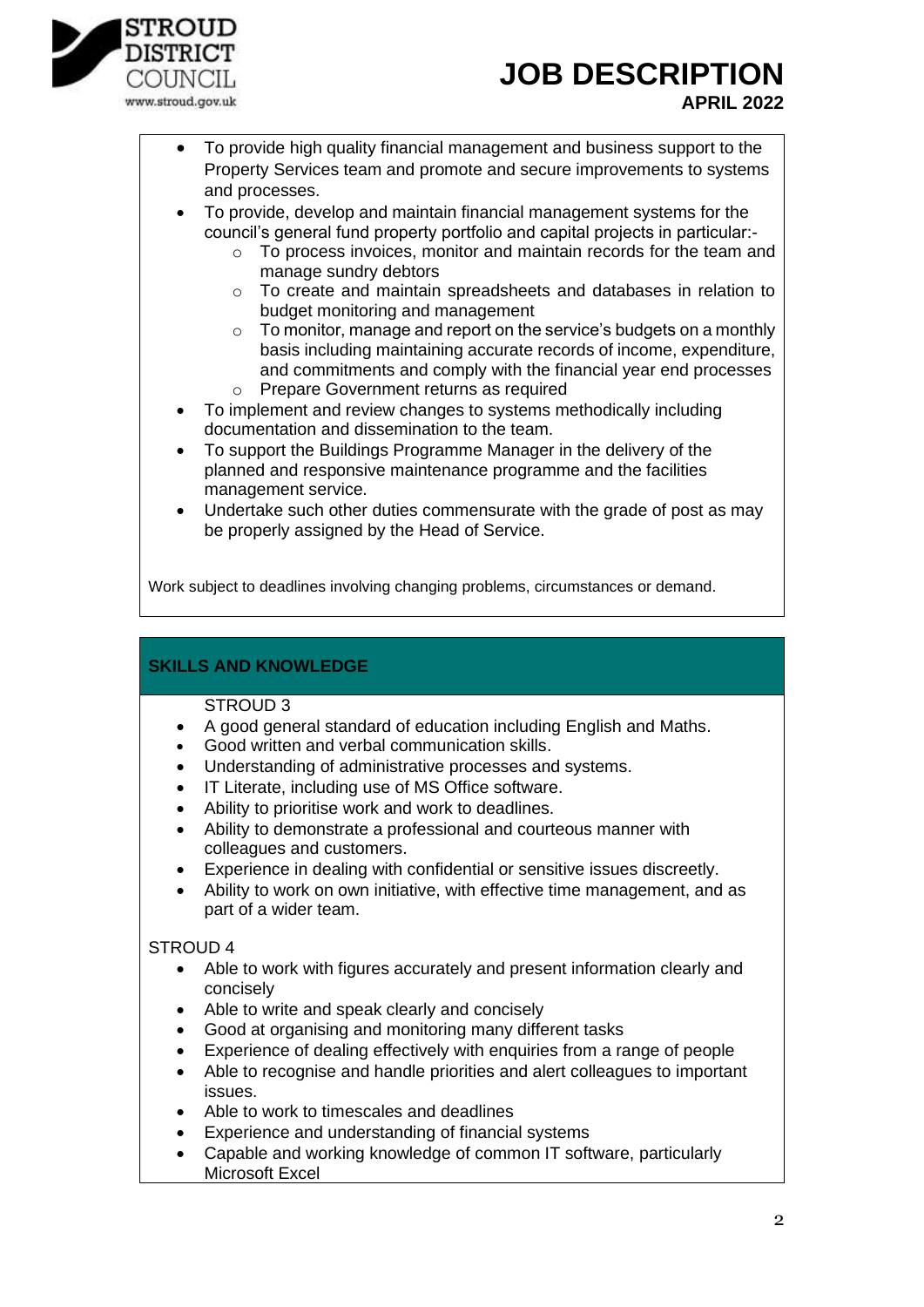

Ability to undertake work concerning more involved tasks confined to one function or area of activity, which requires a good standard of practical knowledge and skills in that area of activity

## **COMPLEXITY AND CREATIVITY**

Respond quickly and effectively to sensitive issues raised by the public, tenants, councillors, senior officers

Understand the aims of the business and be able to support its goals.

Creativity to deal with different situations and pressures within a general framework of processes and set procedures

### **JUDGEMENT AND DECISIONS**

### STROUD<sub>3</sub>

- Routine decisions on aspects of work with all other decisions being referred to the appropriate Manager or the Property Coordinator
- Work is carried out within clearly defined rules or procedures and advice is available if required.

STROUD 4

The nature of the work means that there is a constant need to apply judgement and decision making. Some work is carried out within defined rules and procedures.

## **CONTACTS**

Council officers at all levels Suppliers and contractors Surveyors, solicitors, developers, consultants, tenants Members of the public

## **RESOURCES**

Some responsibility for financial resources

#### **TRAVEL DESIGNATION**

Casual car user

**GENERAL**